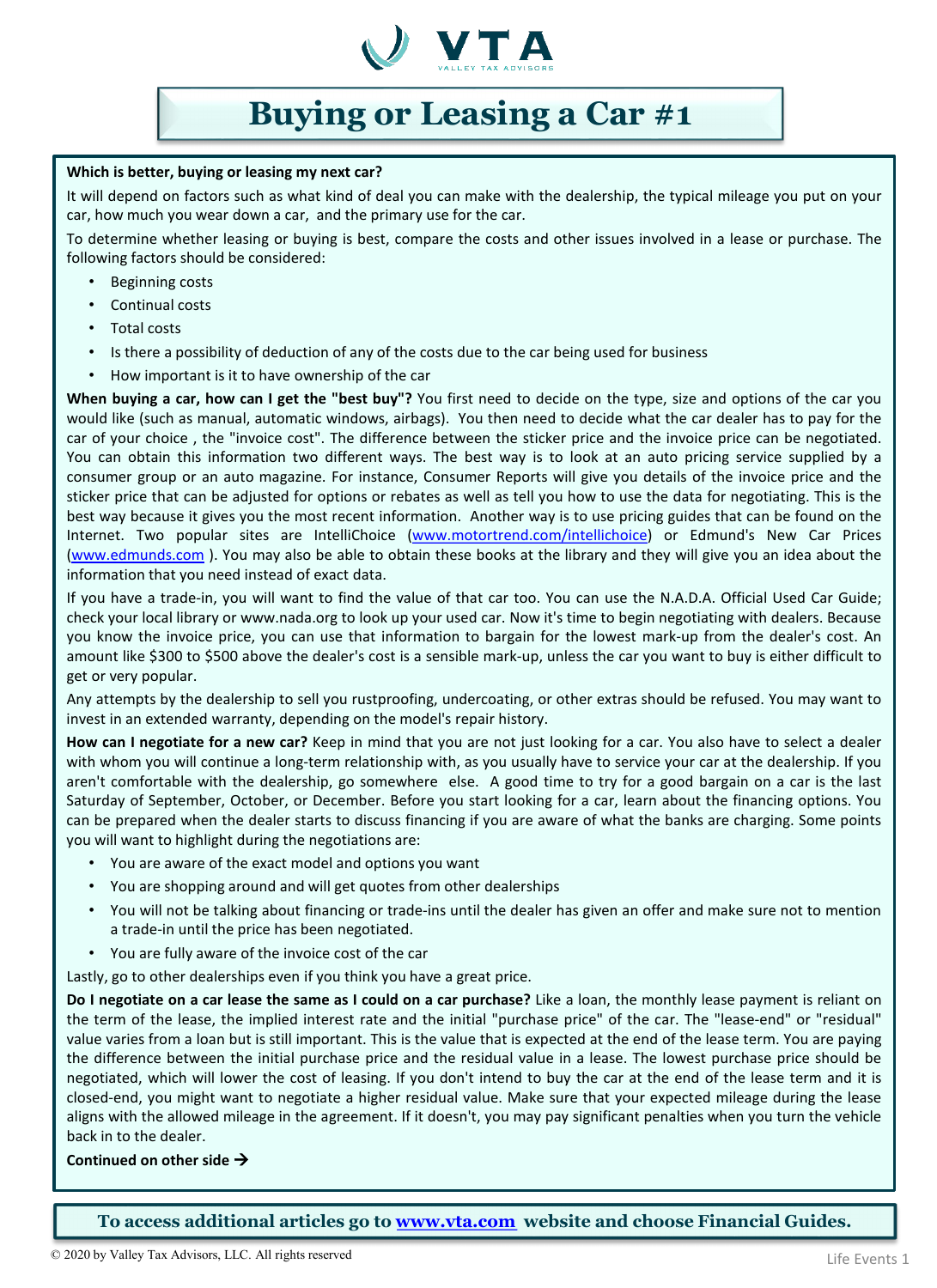

## **Buying or Leasing a Car #2 (cont.)**

#### **How does an auto lease function?**

Lease arrangements come in two different types: open-end or "finance" and closed-end or "walk-away." This is how they work:

#### **Open-End:** The Risk of Depreciated Value Falls on You

At the end of the lease, the customer accepts the risk that the car will have a particular value or "estimate residual value" at the end of the lease. Due to this, the monthly payment is lower. At the end of the lease and your return of the car, it will be appraised. If the appraised value of the car is equal to at least the estimated residual value stated in the agreement, it will not be necessary to pay anything. With certain contracts, it is possible to receive a refund if the appraised value is lower than the residual value, although, you might have to pay part or all of the difference.

#### **Closed-End:** The Risk of Depreciated Value Falls onto the Dealer

At the end of the closed-end lease, the car is returned to the dealership and you simply walk away. It must be returned with only normal wear and tear, and with less than the mileage limit that is stated in the lease. The monthly payment is higher than an open-end lease because the dealer bears the risk that the car's value with decrease by the end of the lease.

#### **What is included in the initial costs of leasing a car?**

Learn what the total initial costs will be when determining if you want to lease or buy. You will use this total amount to compare to the cost of buying. Initial costs are the amount you will need to come up with for the down payment when you lease a car. The security deposit, the first and last lease payments, the "capitalized cost reductions," the sales taxes, title fees, license fees, and insurance are included. Usually the initial costs amount to less than the down payment that is necessary to purchase a car. During the bargaining with the dealer, all initial costs are open for negotiation. The Lessor must disclose all up-front, continuing, and ending costs in a standard, understandable format according to the Federal Consumer Leasing Act.

#### ▼ **What should I ask about the car lease?**

Here are a few questions that should be answered before you sign a car lease:

- What types of leases are obtainable and what are their differences? (Two were explained previously, but dealers may have variations.)
- What will the initial costs of leasing be?
- What will the continuing costs of leasing be?
- Will my initial cost or continuing costs decrease due to a trade-in?
- Can I exceed the specific mileage in my lease?
- If I take an early termination or a purchase option, how will my mileage allowance be enforced?
- If I fall behind in my payments or want to stop leasing, can I sublease?
- If I want to terminate my lease before the agreement is up, what happens?
- Do I have options at the end of my lease?
- What can I expect to pay at the end of the lease?

#### **When I lease a car, why is a security deposit required?**

If you owe money at the end of the lease or if you miss a monthly payment, the Lessor is permitted to keep the security deposit. It may also be used to cover the car's damage or excess mileage from the limit stated in the lease by the dealer. Your security deposit is given back to you if you do not owe anything at the end of the lease's term.

#### **How much will I be charged at the end of an auto lease?**

At the end of the lease period, the federal Consumer Leasing Act (CLA) puts a limit on how much the dealer can collect. The dealer cannot collect more than three times the average monthly payment. For the following reasons, a dealer may collect a higher amount:

- The miles are higher than stated in the lease or the vehicle has unreasonable wear and tear.
- There was an agreement to pay an amount greater than what is stated in the original contract.
- The Lessor wins a lawsuit for a higher amount.

### **Continued on card #3**

**To access additional articles go to [www.vta.com](http://www.vta.com/) website and choose Financial Guides.**